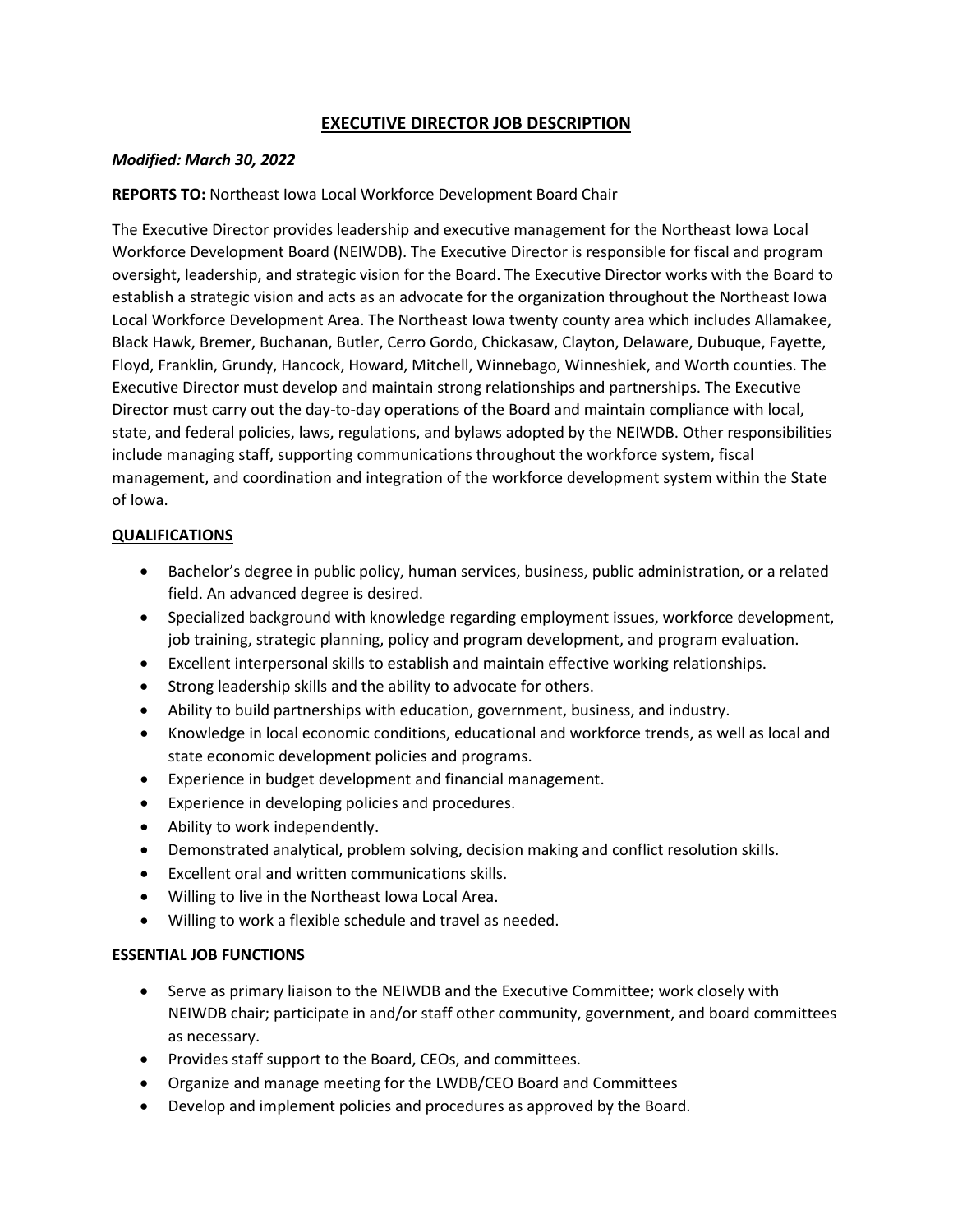- Monitor federal and state legislation/regulations/policies and ensure compliance of the Board and program operations.
- Oversee and inform the Board of organizational and administrative matters.
- Report and advise on significant developments and trends in the workforce development field.
- Ensure sufficient development of the workforce development system and proper allocation of resources.
- Coordinate Board membership and recruitment.
- Responsible for Board member orientation and Board development.
- Manage all contracts and other agreements between the CEOs and NEIWDB.
- Works collaboratively with the state and other local workforce boards across Iowa.
- Build partnerships with private sector leaders to gather information about current or projected employment trends and issues within the local area.
- Develop criteria for evaluating systems and measurement of performance and effectiveness of existing and proposed WIOA activities.
- Directs the fiscal and reporting processes for federal, state, and private grants in accordance with applicable regulations and/or has the ability to appropriately delegate and oversee the successful completion of those duties.
- Conduct monitoring and oversight of board contracts and grants received by the NEIWDB; recommend system changes that will improve service quality.
- Monitor and direct the development of policy, procedure and record keeping systems necessary to assure program compliance with all applicable legislation and regulation including the Workforce Innovation and Opportunity Act.
- Adhere to all IWD policy, regulations, and Standard Operating Procedures as it pertains to Workforce Innovation and Opportunity Act.
- Coordinate with IWD Workforce Services and American Job Center Divisions and/or outside government agencies; develop and modify policies and standard operating procedures to assure program compliance with regulatory requirements and changes for the LWDA.
- Oversee the development and implementation of an annual operational plan for the local American Job Centers, including Title I program budgeting, cost-sharing negotiations, and capacity-building activities.
- Performs other Local Board Required Functions under Iowa code as required by the NEIWDB and CEOs.

## **EXPECTATIONS**

- The Executive Director shall work 40 hours a week, on a flexible schedule to accommodate all board, committee meetings, and other required events as deemed necessary by the NEIWDB.
- The Executive Director will be expected to work from a home office when not attending board related events and meetings, unless otherwise designated by the NEIWDB.
- The Executive Director will keep all NEIWDB confidential documentation in a locked filing cabinet on location at a One-Stop Center or at his/her home office.
- The Executive Director will have authority to enter into contracts on behalf of the NEIWDB when contracts are approved by the NEIWDB or designated committee, or other documents authorized in the annual operating budget, or to receive funds.